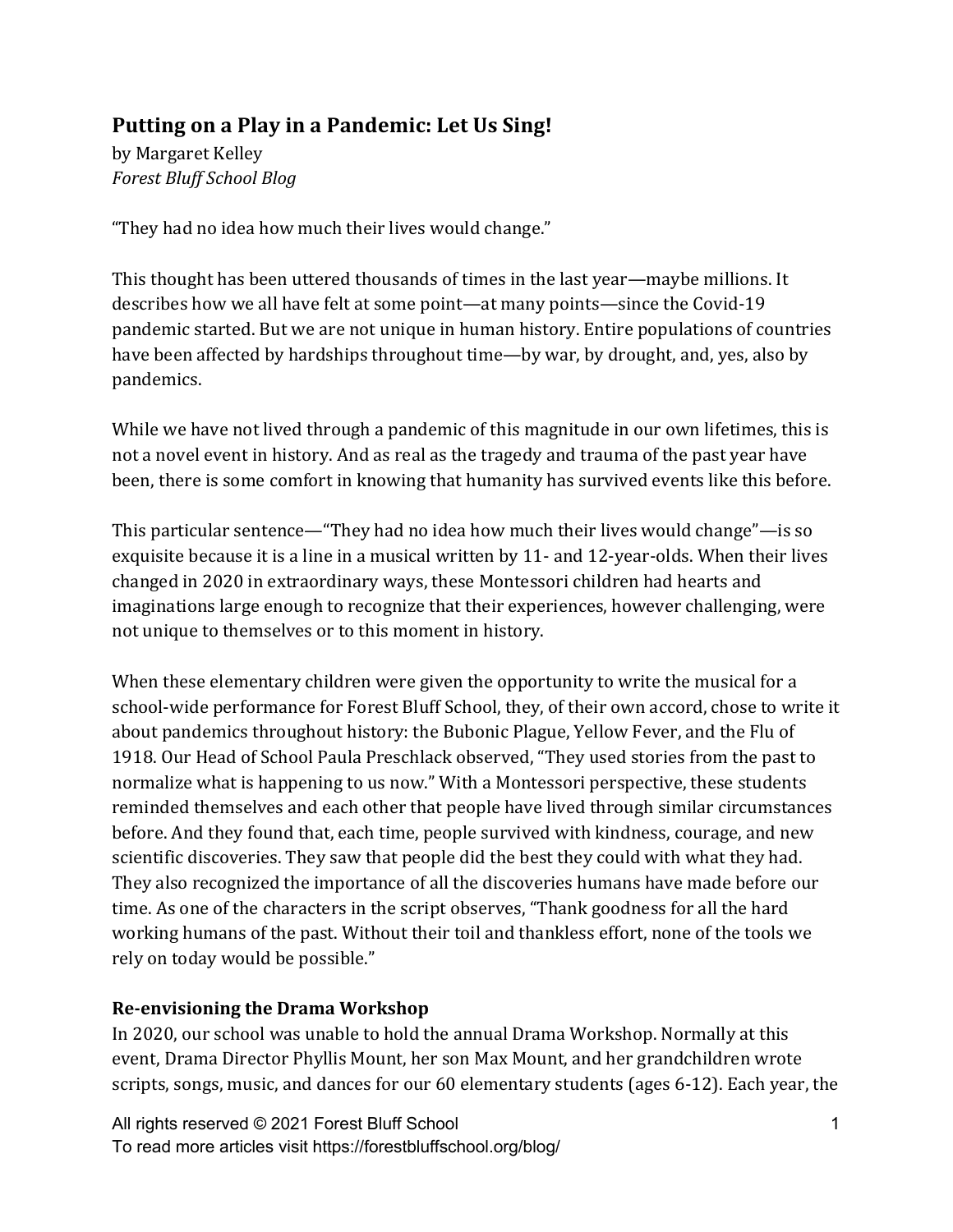drama directors read the scripts with the students, assign parts, assist in practice and music, and then complete the program with a week at Gorton Community Center where the children work intensively for five days and finish with a performance in the evening in front of friends and family.

This year, Forest Bluff School had the great fortune of being open and in-person for this entire school year, besides a few isolated class closings. While much of the learning has been the same for children, there are still differences due to Covid protocols: mask wearing, social distancing, assigned seating, and daily health checks, to name just a few.

By January of 2021, it became clear that even with the success our school has had in staying open in a safe and healthy way, the traditional Drama Workshop would be impossible. Additionally, we received the news that the member of the Mount family who was planning to be our drama director this year had to recover from an illness, making it impossible for him to come to our school to lead the children.

Our teachers and Head of School wanted desperately to give the students a chance at their Drama Workshop, especially in a year when so much has been taken away by the circumstances of the pandemic. They took the time to reimagine the possibilities and came up with a plan that was bold, exciting, and, ultimately, more "Montessori" than ever.

They considered the fall, when the oldest Upper Elementary children wanted to create a play together. Their teacher recognized their strong urge to work together collaboratively, and encouraged them with this big project. After more than a month of hard work, rehearsals at school, original costumes, and extra meetings outside of school, the children presented their original rendition of "When Pigs Fly" to the whole school outside. It was polished and entertaining, and they produced the entire endeavor with minimal adult assistance. 

Given this experience, the teachers and our Head of School believed that, with the right support, the oldest Upper Elementary children (ages 11 and 12) could write and design this year's all-school musical themselves. Then, instead of the usual performance for family members in the evening (which would be prohibited by Covid protocols) they could make it into a movie to distribute to the parents.

At first blush, this idea may seem preposterous—Invite six 11- and 12-year-olds to write a play for almost 60 students, produce it, and then make a movie? How many ways can one plan go wrong?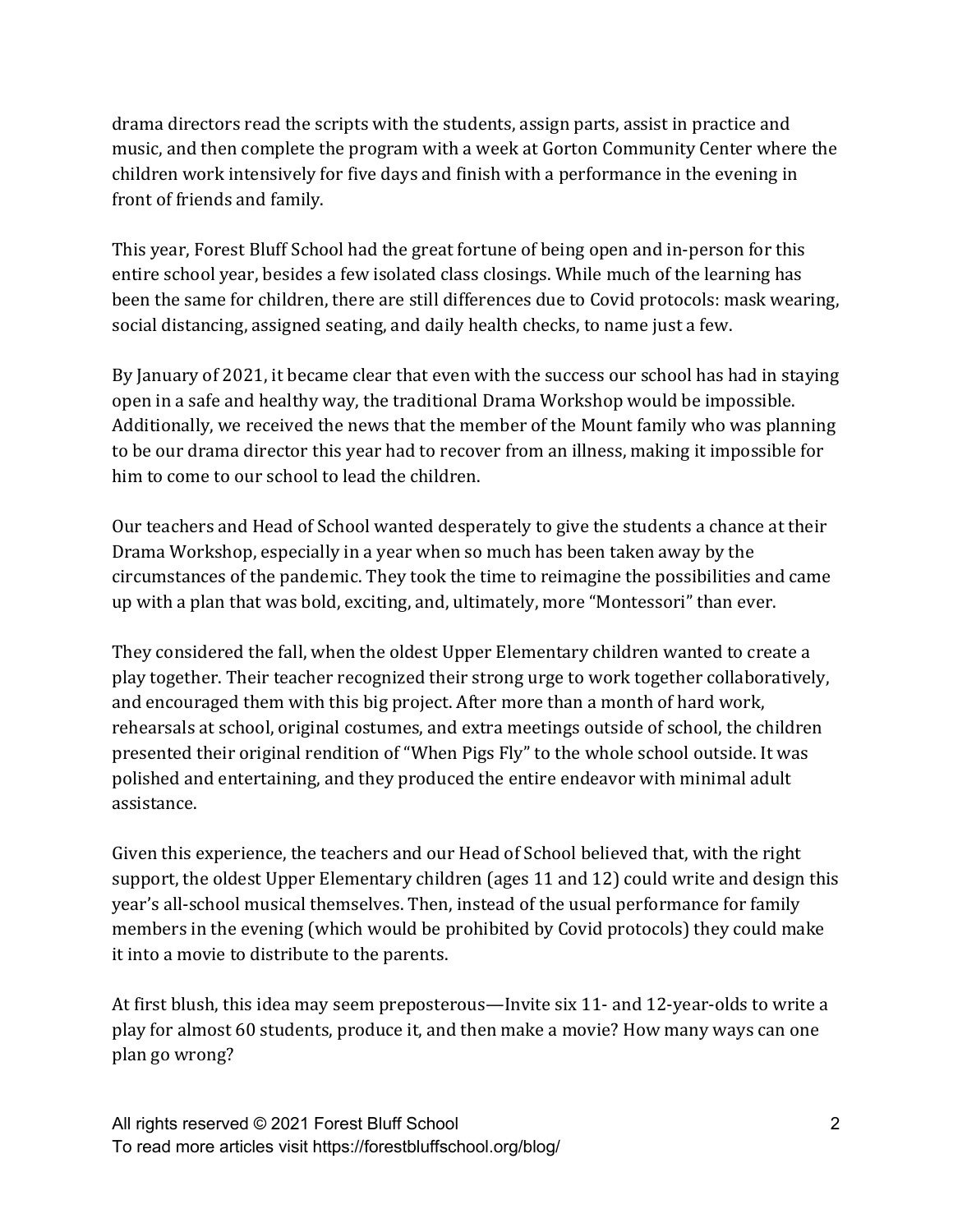Fortunately for these children, the adults in the room had the highest faith in them. And they had a plan to support them.

(Upon hearing the plan for a re-envisioned drama performance, Max Mount and his daughter McKenna Aikens were incredibly gracious in offering their time and talents to support our students in this endeavor. In addition to providing structure and direction through virtual meetings, Max and McKenna will each be coming to town to help with the production during the week of filming. We are so grateful for the Mount family's generosity and continued commitment to Forest Bluff School and its students.)

#### **Putting the Plan to Work**

Elementary support director John Dickson, who has a background in theater and film, took on the role of guide in this endeavor. He reported that the children were "ecstatic" when they were told they would be writing the musical. One 11-year-old girl recalled that they were "excited and shocked" when they heard the news. They were advised by the Mount family to write the script as three acts; the six eldest Upper Elementary children formed three groups of two to write each act. The children saw the logic of this plan. "We figured out that if we split up into smaller groups it was easier to manage," one remembered.

First, in order to make the gargantuan task approachable, Mr. Dickson broke down the script-writing process into a series of lessons. After each lesson, the six students would break off into their groups of two to do the work of the lesson. The first lesson was choosing a theme. This meeting lasted about an hour, and many ideas were introduced. They settled on the broad theme of "overcoming challenges" and "perseverance." Once they had these concepts for direction, one student who was currently doing research on American history during World War One suggested they write about the Flu of 1918. Quickly, several other global diseases were thrown into the mix. "The Yellow Fever hit the US after the revolution!" "Let's do Ebola!" "How about Swine Flu!" After much deliberation and a quick lesson on the rank-choice voting technique, their final decision included the Bubonic Plague, Yellow Fever, and the Flu of 1918. All three topics were connected to research one or more of the third-year students were currently doing.

Second was a lesson in structuring the story's plot elements and employing one of the seven basic story archetypes. Mr. Dickson taught them the importance of exposition and character introduction—how to do the necessary research on the time and place of the story, and how to make characters interesting and believable. Third came a lesson in dialogue. This included both the specific syntax and formatting of a script, as well as discussions about pacing: introducing the conflict, the rising action, the climax, and the falling action. At each stage, the children came back to Mr. Dickson to check in and to ask

All rights reserved © 2021 Forest Bluff School To read more articles visit https://forestbluffschool.org/blog/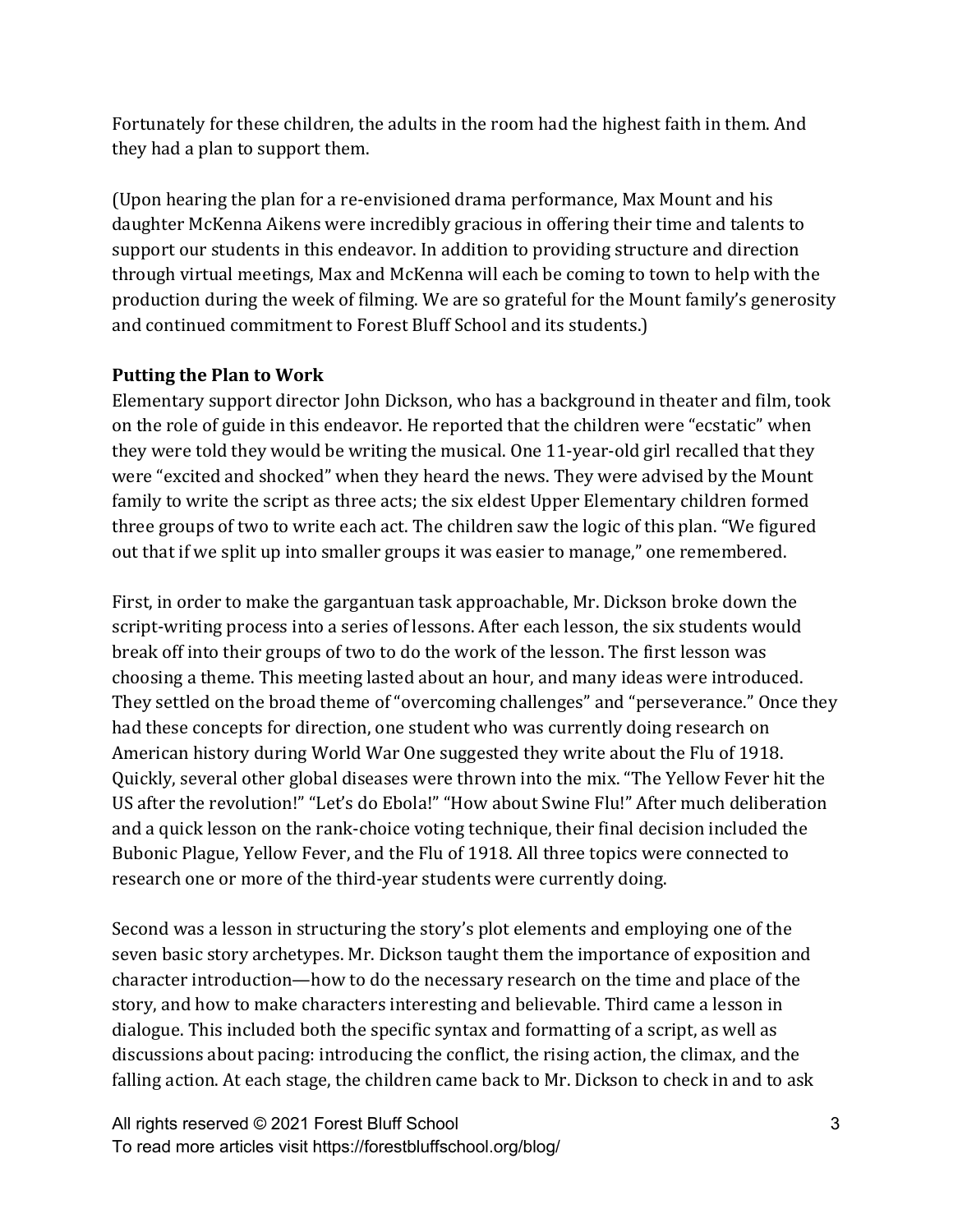questions. He went over each scene with them, discussing the scene's purpose in the play and how to make sure the story was properly paced. The last script writing lesson was on stage blocking and camera directions. Here, Mr. Dickson showed them how to describe where the characters were in each scene with theater nomenclature, how to write in specific stage instructions, and how to indicate camera directions for the transitions and titles.

#### **Adding Music**

During their standing Friday production meeting with the Director, Max Mount, they discussed the direction of the script and music. Mr. Mount advised them on how to place their songs within the story. He said, "Use a song when words no longer suffice for the emotion of the scene." They went through the script to find these moments in their story. All students contributed to the lyrics, and one 12-year-old boy eagerly claimed the job of writing original accompaniment for all the songs.

This student dove into the project with enthusiasm—and only a little bit of knowledge! Through purposeful work, he learned about notation in music. As the deadline for the finalized script approached, he realized that this was too large of a project. With humility and self-awareness, he stepped back from his original plan and decided to put the students' original lyrics to preexisting instrumentals from the school play archives. He did persevere to create original accompaniments for two of the songs using staff paper, an electric keyboard, and support from his peers. This experience required the students to be flexible with their expectations, and it exposed them to the adjustments one must make in the face of a hard deadline. The student who wrote the accompaniments worked at the keyboard, sharing his struggles: "This is so hard! I've got to get this!" He finished with pride and determination. The music and lyrics are all wonderful.

## **The Opportunities for Growth**

## *Growth in Group Work*

With a project this large, in scope and group size, challenges are inevitable. The students had to work through difficulties both within their writing pairs, and within themselves. One of the challenges of working on any project with a deadline is the necessity of being motivated to do the work in time to complete the project. This is further complicated when in a group, because the members need to coordinate their efforts not only to meet the deadline, but also to be productive at the same time as one another.

The Upper Elementary children experienced this as well. For as enthusiastic as they were about this project, no one can be enthusiastic all the time. The students set aside time each day to focus on the play, but they also had to align their focus simultaneously with their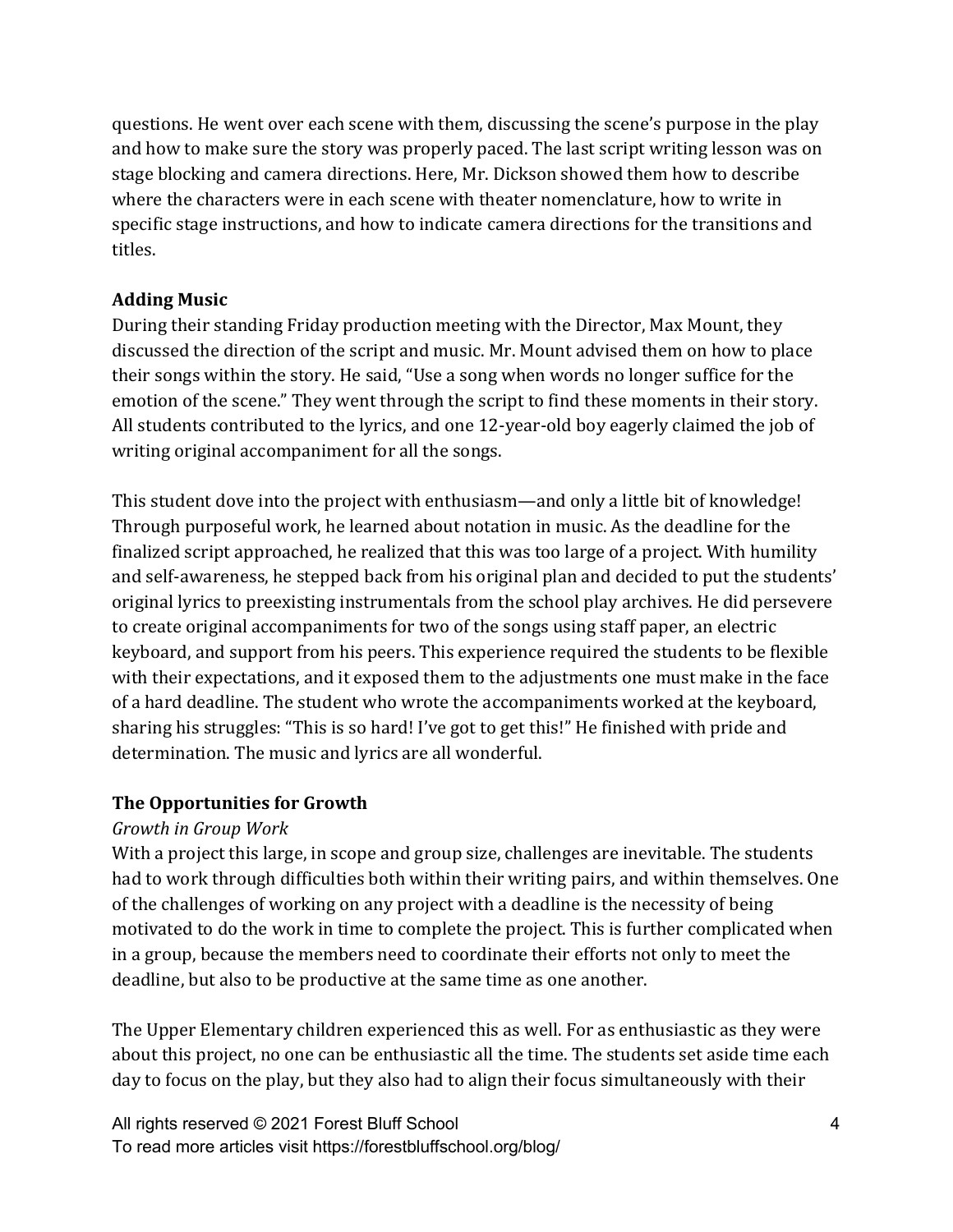partners. Sometimes, one partner would be ready to work, and the other would not. At other times, one would say, "I'm tired of doing all the work." And the next time it might be the other!

Additionally, the partners had to coordinate which efforts they wanted to pursue at a given time. In one pair, one of the students wanted to focus extensively on the exposition, doing all the research to set the time and place. The other wanted to move on quickly to the dialogue, and sometimes these disagreements led to discord. In these moments, they would take a break and then come back to each other to work later.

Dr. Maria Montessori recognized that the desire to be together is a huge motivator for focus in elementary-aged children. Because these students wanted to work in communion with their peers, and they wanted to produce a musical for their peers, they ultimately found a way to work through every single disagreement. And, fitting for a Montessori environment, the solutions for compromise were different for each pairing; some took turns on the work, others divvied up tasks and delegated to each other. They found what worked for themselves and for their specific relational dynamics—and they enjoyed the process. A mother of an 11-year-old writer shared, "Joy exudes every time she talks about what happened that day, that they laughed about or worked through." This kind of growth can be uncomfortable, but these children learned, grew, and felt good about what they accomplished. 

#### *Personal Growth*

Another opportunity for growth was the necessity for hearing feedback and integrating it. This project was not an individual activity. It was a group effort in service of the entire school. To that end, the work was not only about individual needs. It was about making something that would be useful and interesting for three classes of elementary children more, if you include the community that will make up the audience!

As the students wrote their acts, they worked in conjunction with their teacher and the Mount family who guided them over Zoom. These conversations resulted in feedback on their writing, which was sometimes hard for them to hear. "Children feel strongly about their work," Mr. Dickson observed. This passion is a beautiful thing, but this time their work was an essential part of a large production, and it had to make sense both for the storyline and for the scores of other people involved in putting on the production.

Feedback was given with mindful communication, time to process, and time for further discussion. The children learned to be more flexible and resilient with their vision and their work. They spent time in conversation, figuring out what they valued most and what other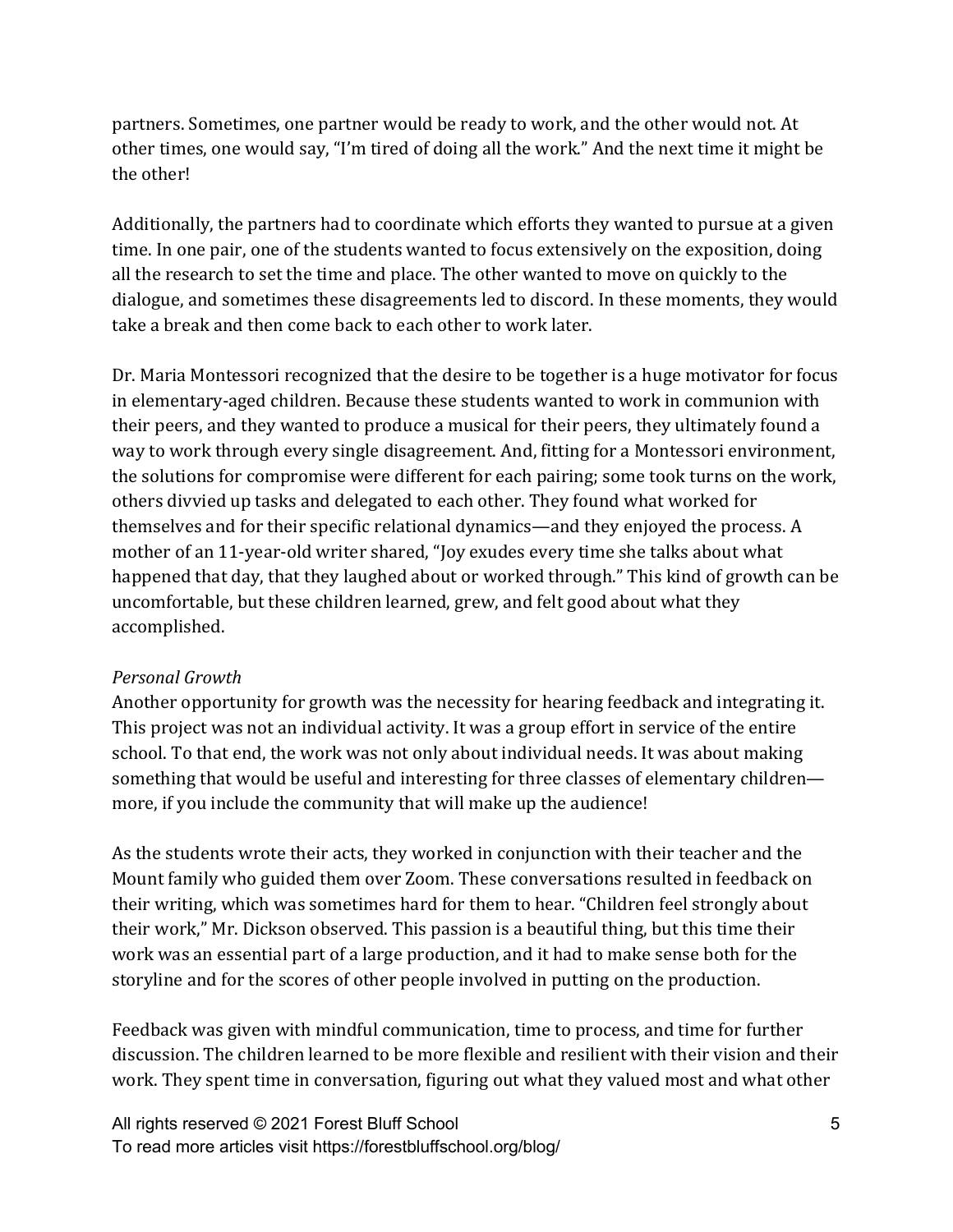people valued most, and they learned about compromise within an artistic endeavor. Mr. Dickson shared that the children ultimately agreed on what to write in the script, with a feeling that everyone's voice had been represented. The children grew in their abilities to adapt to each other, and to shape their own work for the greater good.

#### **Responses to the Script**

One mother shared about her daughter, "Her pride and excitement around the opportunity and responsibility has been palpable." The writers took enormous pride and joy in this task and were thrilled to finally be able to share it with their peers. Once the script was completed, the students shared their work with a read-through in front of the rest of the Upper Elementary students.

At the end of the reading, a 10-year-old raised his hand, "I really loved that one song that was sad - it was *so* sad. And then the mom gets better, and then it was so happy. My emotions were going up and *down*!" This sentiment reflected so many of the wonderful aspects of this unique project; the students were able to hear for themselves that their work not only was correctly done as a screenplay, it also had the intended emotional effect. Their peers were responding to the story they had worked so hard to create.

Other children revealed similar sentiments. "I can't believe they put together that play in just a few weeks," a 10-year-old boy commented. "It's my favorite play we've ever done. It's really amazing that they did all that work in such a short time." In this way, the other children were able to appreciate the final product and also the process. Younger Upper Elementary students have asked if they will get to write the play in future years, a testament to the excitement the writers have shown throughout the spring, as well as admiration for the play itself.

#### **Moving Forward**

Now that the script creation phase of the production is complete, the students have moved into the production phase: sets, props, and costumes. A student committee led by two third year students will create each of these elements. The students have revisited the script for all possible details that would inform the items they will need. After generating complete lists, they delegated creation plans to the students in their committees and the parent volunteers. 

Managing a project of this size is no small task, especially for 11- and 12-year-olds. This is a lesson the students will remember forever on scrupulousness, attention to detail, collaboration, and effective team management. Each student committee chair employed their own style: some maintained more control over the process, while others trusted their

All rights reserved © 2021 Forest Bluff School To read more articles visit https://forestbluffschool.org/blog/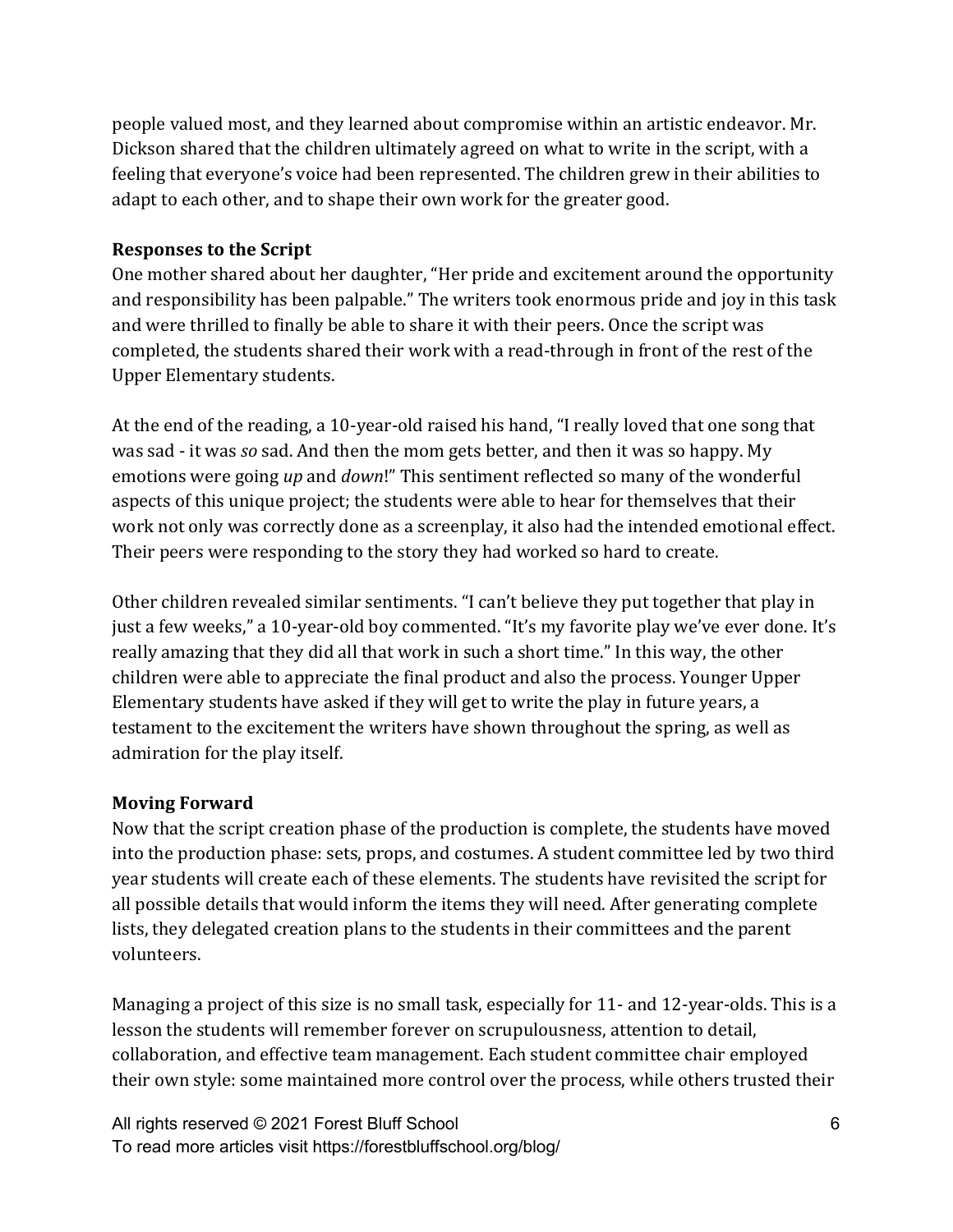team and gave more creative latitude to the other members. Every student committee chair will experience the real-life consequences of their leadership style.

Mr. Dickson, who has founded a few small businesses in the past, is guiding them in this process and has encouraged the third-year students to ask questions of themselves, such as, "How can I leverage the unique talents of everyone on my team?" "What bottle-neck situations can I predict and prevent by having the right resources on hand or by giving the right preliminary instruction to my team?" "What are the specific logistical considerations of a production item and how can I support my team with shared creation timelines?"

This process is almost always confusing and messy with many simultaneously moving parts. Having the experience of starting with their ideas in the abstract, working through the detailed planning, and overseeing the execution of their production will give them the confidence and ability to take on even grander visions in the future—a skill they will have for the rest of their lives.

At the end of May, the elementary students will meet at Gorton Community Center for five days with their teachers, members of the Mount family, a pianist, a choreographer, and a stage manager. They will work within Covid protocols and, once they finish their rehearsals, they will begin filming. At the end of the production there will be a DVD or flash drive available for purchase for families, friends, and the greater community. All funds will go towards the budget necessary for this project. *(Purchasing several recordings is a wonderful way for the community to give the children the response their work has warranted—* And also makes great gifts of entertainment for family members and friends of *all ages for many years to come!)*

## **Reflections**

What these children have done is remarkable. They have taken a sustained, stressful current event, rife with uncertainty and tragedy, and they have set it within the context of history. They have placed their own lives within the context of this history, in a way that neither diminishes nor aggrandizes. They have undertaken a complicated and important project, and they have done it brilliantly and sensitively.

Mrs. Preschlack observed that, as Montessori students, these children have learned from the beginning that their education is in their own hands. They have, as she said, "a selfpropelling approach to knowledge." Knowing this, it is not surprising that these children did exactly what they did when tasked with writing a play during a pandemic. They looked back through human history to ask—Has this ever happened before? How did humans survive? And whose shoulders are we standing on now?